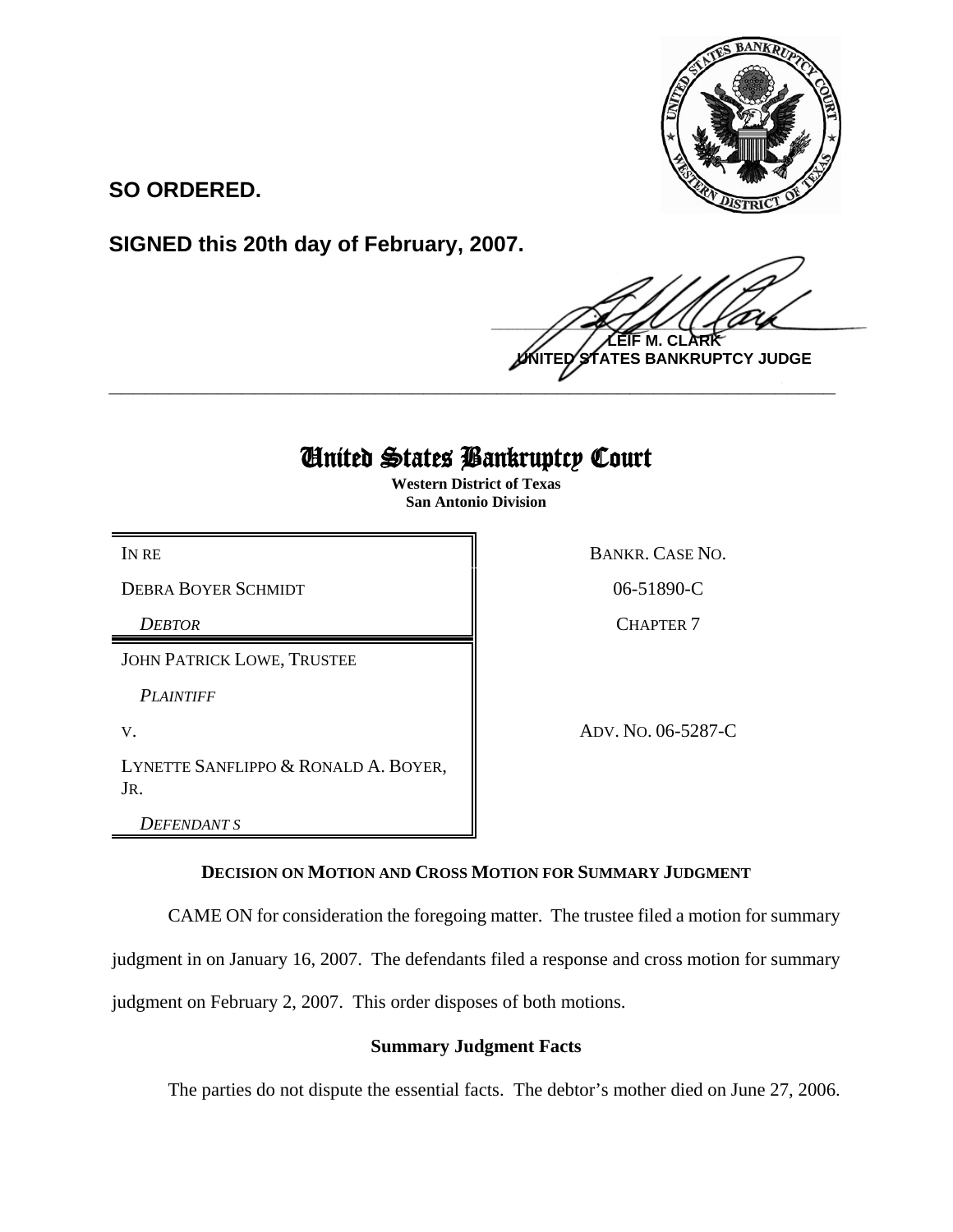On August 3, 2006, the debtor, acting as independent executrix for her mother's probate estate, filed an application for probate of will and for issuance of letters testamentary. She attached a copy of the will to the application. The will, executed May 1, 1998, indicated that Debra Boyer was a named beneficiary. On August 24, 2006, the presiding probate court judge entered her order granting the foregoing application and authorizing letters testamentary. On September 21, 2006, Debra Schmidt filed an inventory and appraisement of the estate.

On September 29, 2006, Debra Schmidt filed her bankruptcy petition under chapter 7. On November 3, 2006, Debra Schmidt filed with the probate court a "memorandum of disclaimer." The trustee, by this adversary proceeding, now seeks to set aside the purported disclaimer, because it was executed post-petition.

#### **Arguments of the Parties**

The trustee argues that a debtor cannot use state law "relation back" principles to *ex post* render property no longer property of the estate. There is no question but that, as of the date of the filing, the debtor had a testamentary interest in her mother's probate estate, constituting both an equitable interest in property as of the date of filing. Executing a disclaimer post-petition amounts to a transfer (or attempted transfer) of property of the estate, says the trustee, and that transfer can be avoided by virtue of section 549. The trustee also points out that the debtor failed to list in her bankruptcy schedules the existence of her interest in this probate estate, the fact of her mother's death pre-petition, or any stated intention to disclaim any interest in the probate estate either prior to the filing of the petition or in her bankruptcy schedules. $<sup>1</sup>$ </sup>

<sup>&</sup>lt;sup>1</sup> Schedule B, Question 20 requires a debtor to list all "contingent and noncontingent interests in estate of a decedent, death benefit plan, life insurance policy, or trust." The debtor checked the box "None." Question Two in the Statement of Affairs asks for the debtor to list income other than from employment or operation of a business. The debtor identifies a monthly payment of \$1,400 "for care of mother's estate" but does not further elaborate. The debtor does not list the probate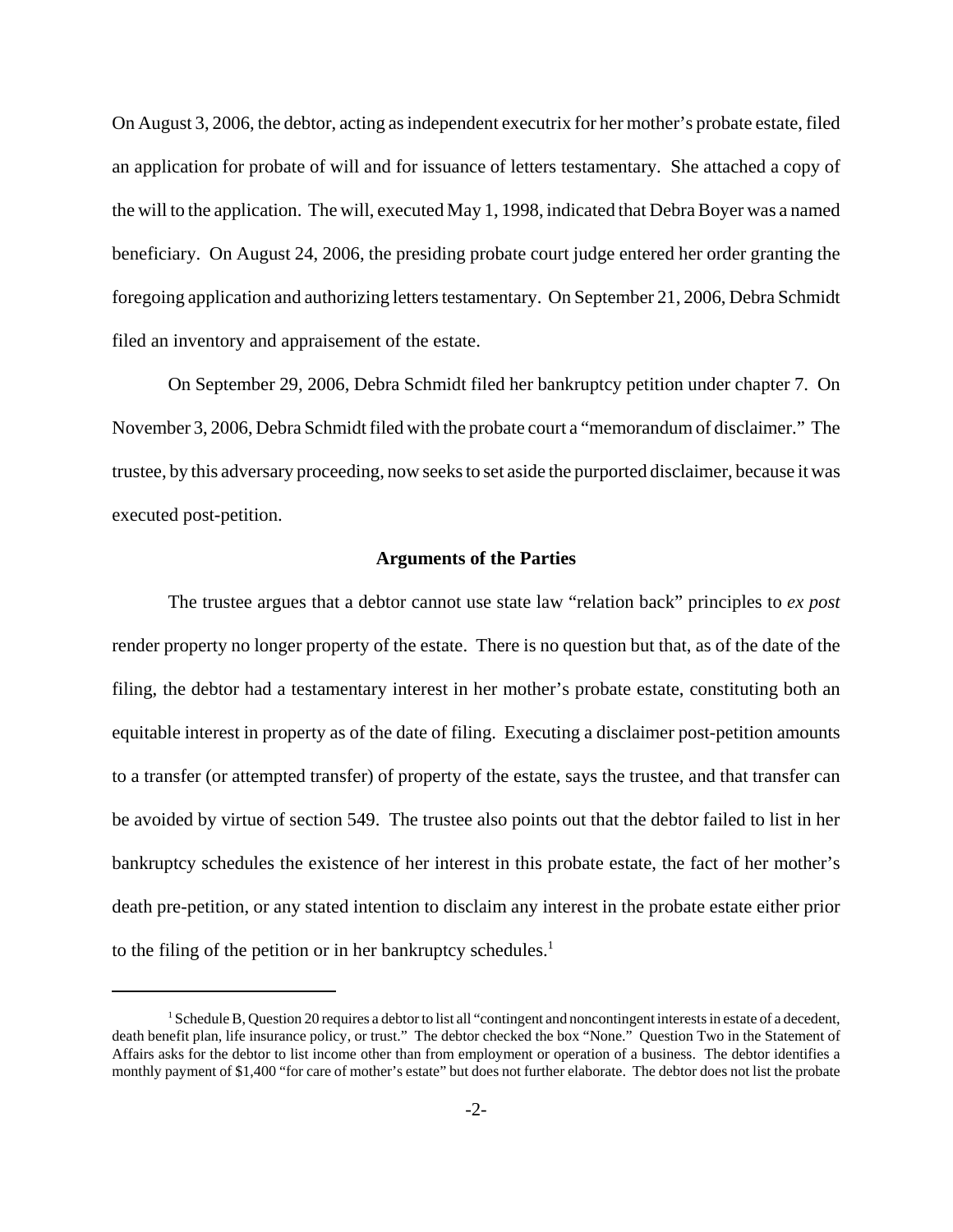The debtor counters that, under applicable Fifth Circuit law, as well as the law in Texas, the disclaimer executed by the debtor, even though it was signed after the bankruptcy petition was filed, relates back to the debt of the death of the decedent, which was June 27, 2006, well prior to the filing of the case. The debtor explains that Section 37 of the Texas Probate Code authorizes disclaimers, permits them to relate back as a matter of law, and states that they are effective against creditors. She adds that the Fifth Circuit adheres to the rule set out in a Seventh Circuit decision which upheld a pre-petition disclaimer against attack by a trustee, who sought to set it aside as a fraudulent transfer under section 548. The debtor concludes that the fact that this disclaimer was executed post-petition is irrelevant, because it will still relate back to a pre-petition event, such that, as a matter of law, as of the filing of her bankruptcy petition, the debtor did not have an equitable interest in her mother's probate estate. The rule that insulates disclaimers executed pre-petition from avoidance under section 548 should similarly insulate disclaimers executed post-petition from avoidance under section 549, says the debtor.

#### **Analysis**

Section 549 of the Bankruptcy Code, in relevant part, provides that "the trustee may avoid a transfer of property of the estate  $- (1)$  that occurs after the commencement of the case; and  $(2)$  ... (B) that is not authorized under this title or by the court." 11 U.S.C. § 549(a). The term "transfer" in section 549 is not specially defined in that section, so the generic definition of transfer in section 101 is controlling. That definitional section states that the term 'transfer,' as used in the Bankruptcy Code, means, in relevant part, "each mode, direct or indirect, absolute or conditional, voluntary or

proceeding in response to question 4, which requires a listing of suites and administrative proceedings "to which the debtor is or was a party within one year immediately prior to filing the bankruptcy case." The probate litigation is not listed. The debtor answers "none" to Question 14, which asks the debtor to list "property held for another person."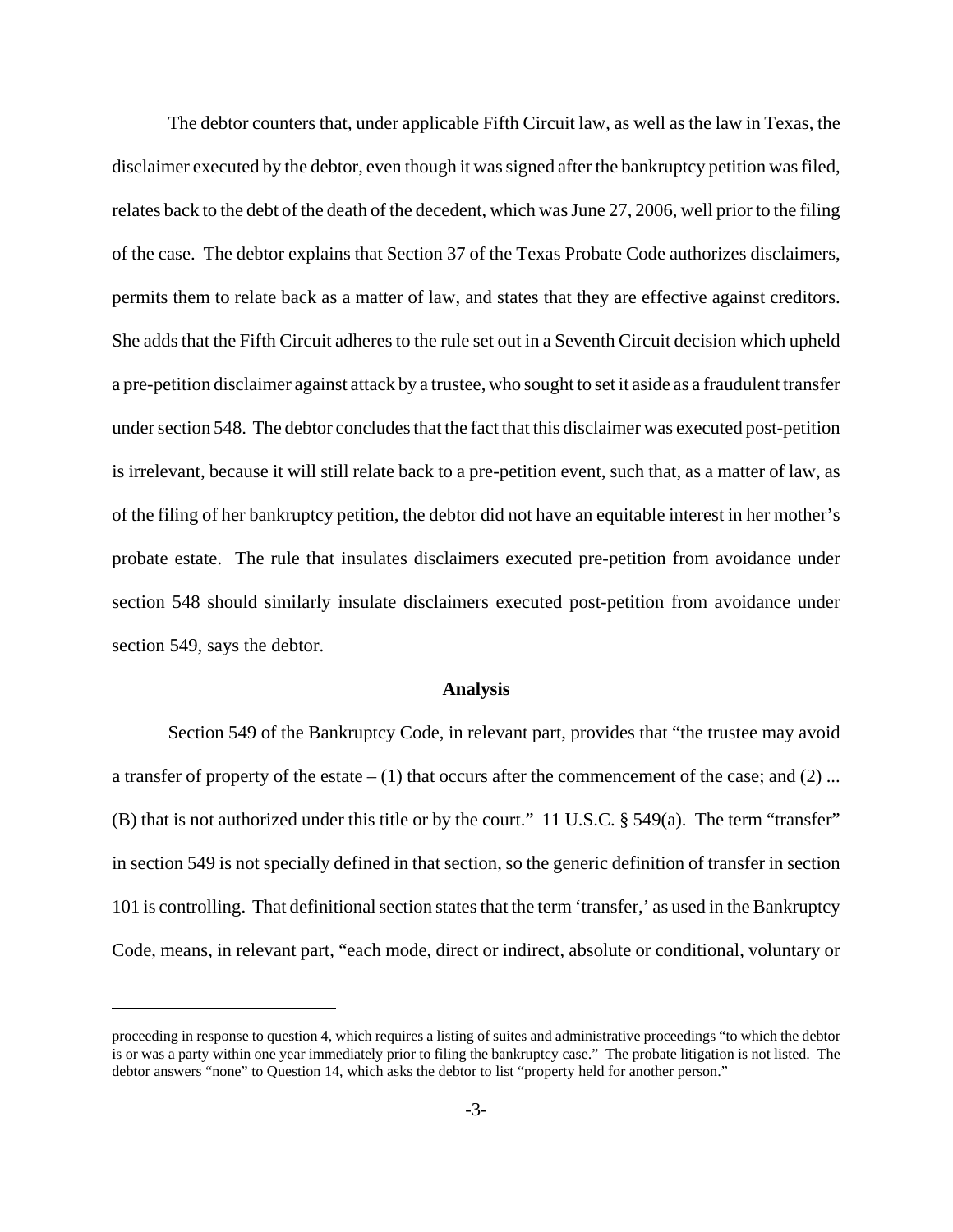involuntary, of disposing of or parting with (i) property; or (ii) an interest in property." 11 U.S.C. § 101(54). Both the House and Senate Reports state that this definition "is as broad as possible [and] many of the potentially limiting words in current law are deleted, and the language is simplified ... Under this definition, any transfer of an interest in property is a transfer, including a transfer of possession, custody, or control even if there is no transfer of title, because possession, custody and control are interests in property." H.R. REP. No. 595,  $95<sup>th</sup>$  Cong,  $1<sup>st</sup>$  Sess 314 (1977); S. REP. No. 989, 95<sup>th</sup> Cong, 2<sup>nd</sup> Sess 27 (1978).

In Texas, as a general matter, title to property of a decedent passes as of date of the date of death to the beneficiaries, subject to the claims of creditors of the decedent. TEX. PROB. CODE, § 37 (West 2003); *Dyer v. Eckols*, 808 S.W.2d 531, 532 (Tex. App. – Houston [14th Dist] 1991); *Welder v. Hitchcock*, 617 S.W.2d 294, 297 (Tex.Civ.App. – Corpus Christi 1981, writ ref'd n.r.e.). Thus, as a matter of state law, on the date of the bankruptcy petition in this case, the property of the bankruptcy estate included the debtor's testamentary interest as an heir and named beneficiary under the will of her deceased mother. *Id.*

Outside bankruptcy, a beneficiary can disclaim his or her interest in a probate estate. If done properly, the disclaimer relates back to the date of death of the decedent. *See* TEX. PROB. CODE, § 37A. Here's what that statute says:

> A disclaimer ... shall be effective as of the death of decedent and relates back for all purposes to the death of the decedent and is not subject to the claims of any creditor of the disclaimant. Unless the decedent's will provides otherwise, the property subject to the disclaimer shall pass as if the person disclaiming ... had predeceased the decedent.

TEX. PROB.CODE, § 37A (West 2003). Texas courts give legal effect to this relation-back doctrine, ruling that, as a result of its operation, the beneficiary never gains possession of the disclaimed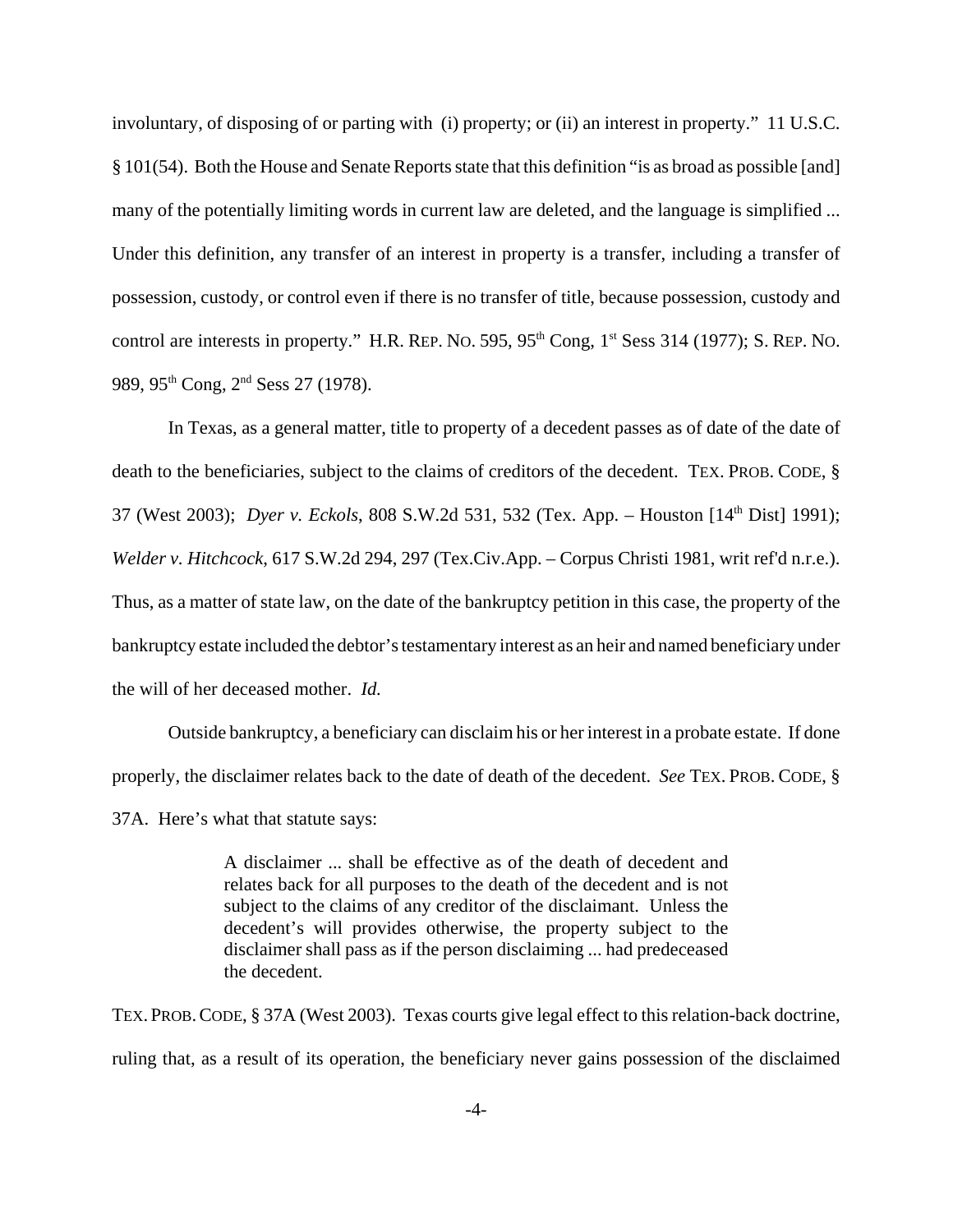property. A judgment creditor's judgment will thus never attach to an interest so disclaimed, on the theory that, as a result of the relation back doctrine, the debtor is deemed to have predeceased the decedent. *See Dyer v. Eckols*, 808 S.W.2d, at 535 (upholding effect of disclaimer against an intervening judgment creditor); *see also Welder v. Hitchcock*, 617 S.W.2d, at 297.

The Fifth Circuit has ruled that disclaimers executed prior to the filing of a bankruptcy petition are effectively insulated from avoidance as fraudulent transfers under section 548. *Simpson v. Penner*, 36 F.3d 450, 452 (5<sup>th</sup> Cir. 1994); *see also In re Atchison*, 925 F.2d 209 (7<sup>th</sup> Cir.), *cert. denied sub nom. Jones v. Atchison*, 112 S.Ct. 178 (1991). *Simpson* expressly disapproved of this court's ruling in *In re Brajkovic*, 151 B.R. 402 (Bankr. W.D.Tex. 1993), and that decision can no longer be cited as good law, insofar as it is applied to the application of section 548 to pre-petition disclaimers.

None of the foregoing authorities speak to the situation presented by the facts of this case – a disclaimer executed *post-petition*. A closer examination of the logic in *Simpson* sheds light on why the outcome might be different post-petition. In *Simpson*, the Fifth Circuit said that a prepetition disclaimer did not constitute a fraudulent under section 548 because the debtor never had an interest to "transfer," thanks to the operation of the disclaimer, such that no fraudulent transfer could be said to have occurred (one cannot transfer what one does not have). The Fifth Circuit expressly adopted the logic and holding of the Seventh Circuit's decision in *Atchison*. *Simpson*, 36 F.3d, at 452-53. The court rejected the logic of *Brajkovic*, which had argued that, immediately prior to the execution of the disclaimer, the debtor *did* have an interest in property. *Brajkovic* had concluded that the disclaimer *itself* functioned to eliminate an interest otherwise conferred under the laws of devise and descent, and so should be vulnerable as a fraudulent transfer. Responded Fifth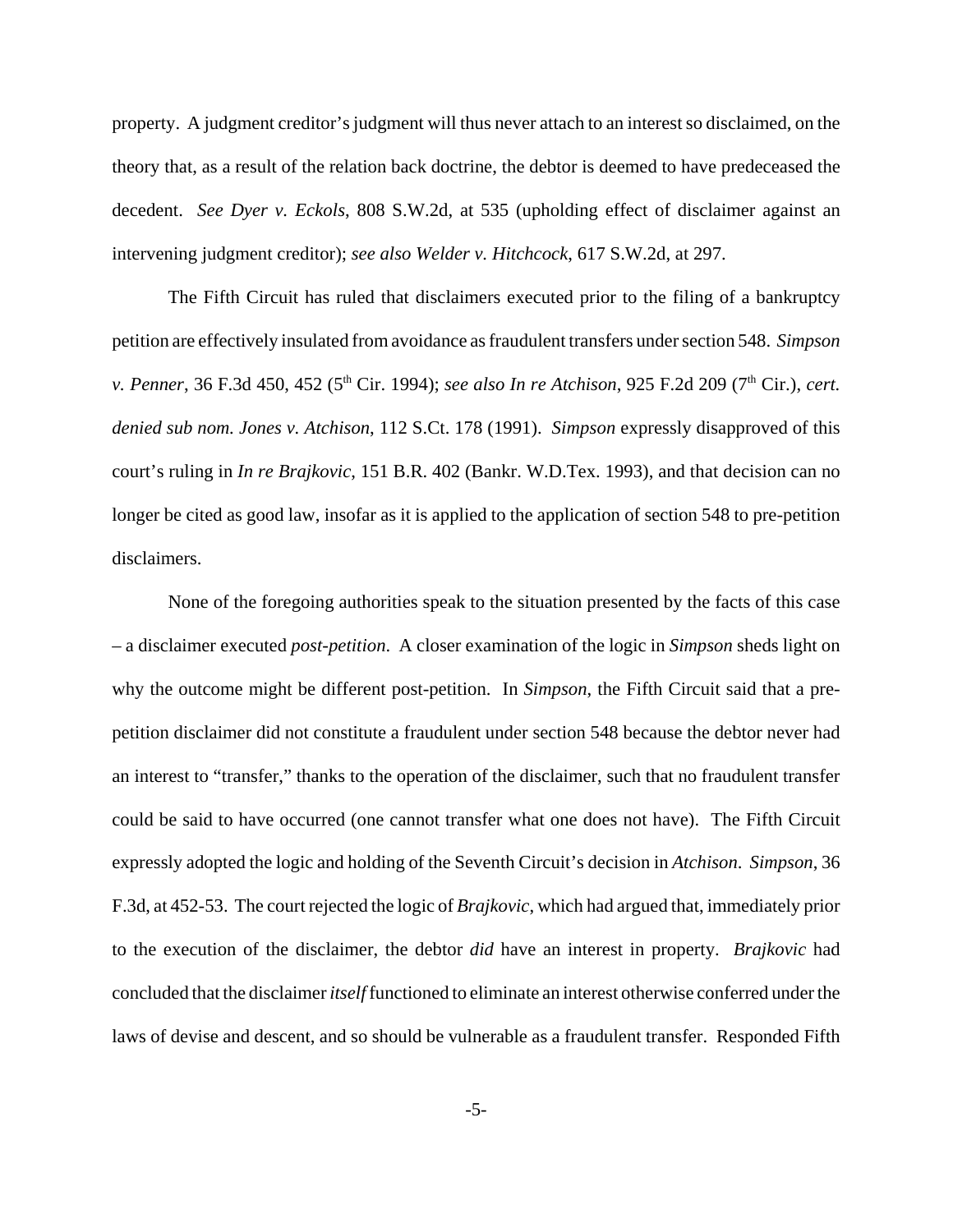#### Circuit,

We decline to follow the reasoning in *Brajkovic*. The *Brajkovic* court, unlike the *Atchison* court, does not give state law its full effect. Under Texas law, the beneficiary never possesses the disclaimed property. *Dyer v. Eckols*, 808 S.W.2d 531, 534 (Tex.Ct.App.1991). Thus, the *Brajkovic* court erred in concluding that under Texas law, the property of the decedent shifts to the first beneficiary and then to the next beneficiaries.

*Simpson*, 36 F.3d, at 453. Both circuit court decisions, then, expressly declined to consider whether a disclaimer might count as a "transfer" within the meaning of federal law, instead choosing to construe the disclaimer statutes as a species of property law, defining what interest, if any, the debtor has in property (here, property granted via the laws of devise and descent).

Both *Simpson* and *Atchison* cited to the holding and logic of a Tenth Circuit decision that dealt with the same issue under section 67(d)(2) of the Bankruptcy Act. *See Hoecker v. United Bank of Boulder*, 476 F.2d 838 (10<sup>th</sup> Cir. 1973). One judge dissented in that decision, noting that, in his view, because the term "transfer" is defined exclusively by federal law, the majority holding impermissibly permits state disclaimer laws to revise the meaning of the term transfer. Said the dissent,

> While the majority opinion recognizes that federal law is controlling as to the meaning of "transfer," it nevertheless concludes because of intent of the Colorado legislature that a disclaimer filed within the six months' period would not operate as a transfer ... and because of the relation back provision, that there was no transfer alleged in violation of  $\S$  67(d)(2). While the case is not free from doubt, I cannot agree.

> The Colorado [disclaimer] statute recognizes that there is a limited power in the disclaimant to control the passing of his interest in the property during the six months' period after the will is admitted to probate, as well as later. And if the right of disclaiming is then exercised ". . . such property or beneficial interest so disclaimed shall pass . . ." as if he had predeceased the decedent, unless the will provides otherwise. ... Thus under state law there is a power which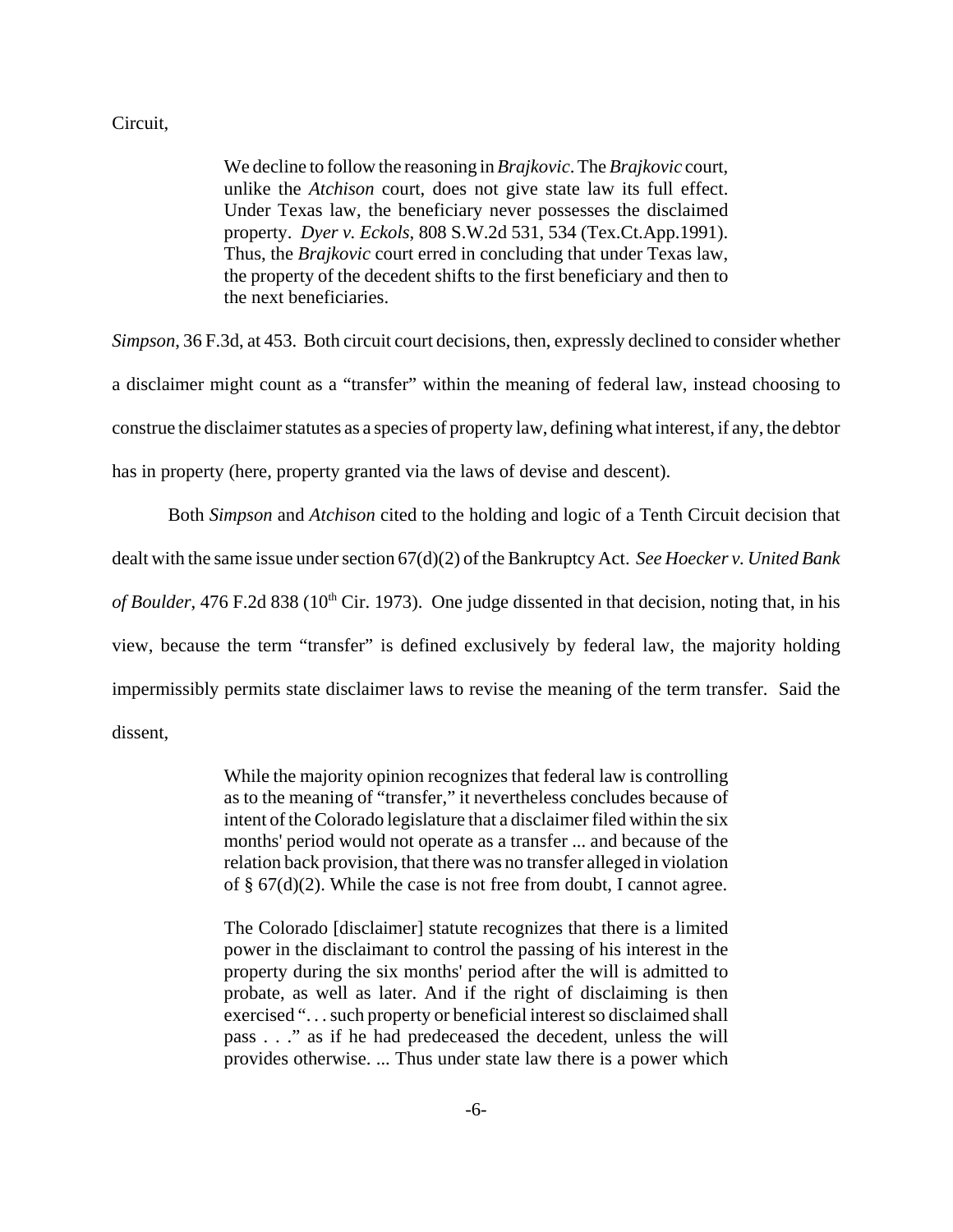seems to me to be a "mode, direct or indirect," of disposing or parting with his interest in the property and hence a transfer.

*Hoecker*, 476 F.2d, at 842 (Holloway, J., dissenting) (internal citations omitted).

The observation of the dissenting judge in *Hoecker* is compelling, and made the more so by

the Supreme Court's decision in *Drye v. United States*, 120 S.Ct. 474, 478-82 (1999). In *Drye*, the

Supreme Court ruled that a state-authorized disclaimer of an inheritance could not defeat the

attachment of a federal tax lien to the taxpayer's beneficial interest prior to the execution of the

disclaimer. Said the Court,

Just as "exempt status under state law does not bind the federal collector," *Mitchell*, 403 U.S., at 204, 91 S.Ct. 1763, so federal tax law "is not struck blind by a disclaimer," *United States v. Irvine*, 511 U.S. 224, 240, 114 S.Ct. 1473, 128 L.Ed.2d 168 (1994). Thus, in *Mitchell*, the Court held that, although a wife's renunciation of a marital interest was treated as retroactive under state law, that state-law disclaimer did not determine the wife's liability for federal tax on her share of the community income realized before the renunciation. *See* 403 U.S., at 204, 91 S.Ct. 1763 (right to renounce does not indicate that taxpayer never had a right to property).

*Drye*, 120 S.Ct., at 482.

The Fifth Circuit's decision in *Simpson* was rendered in 1994. *Drye* was issued in 1999. The Fifth Circuit has not had occasion to revisit *Simpson* since *Drye*, and if it does so, there is a strong argument that the court would rule *Simpson* to be no longer good law. Until the Fifth Circuit does so, however, its decision in *Simpson* is still binding on this court and settles the question whether a pre-petition disclaimer can be set aside as a fraudulent transfer under section 548.<sup>2</sup> But Judge

<sup>2</sup> *See Matter of Orso*, 214 F.3d 637, 640 n. 5 (5th Cir. 2000), *rev'd en banc on other grounds*, 283 F.3d 686 (5th Cir. 2002) ("[T]his court relies on strict stare decisis rather than civilian analysis and cannot simply ignore the legal interpretation of § 22:647 provided in *Young*. Even though the bankruptcy court believes this court needs to re-think *Young*, the bankruptcy court is not empowered to re-think and overturn Fifth Circuit precedent on its own). The Fifth Circuit *en banc* later expressly overruled *Young*, the decision first challenged by the bankruptcy court.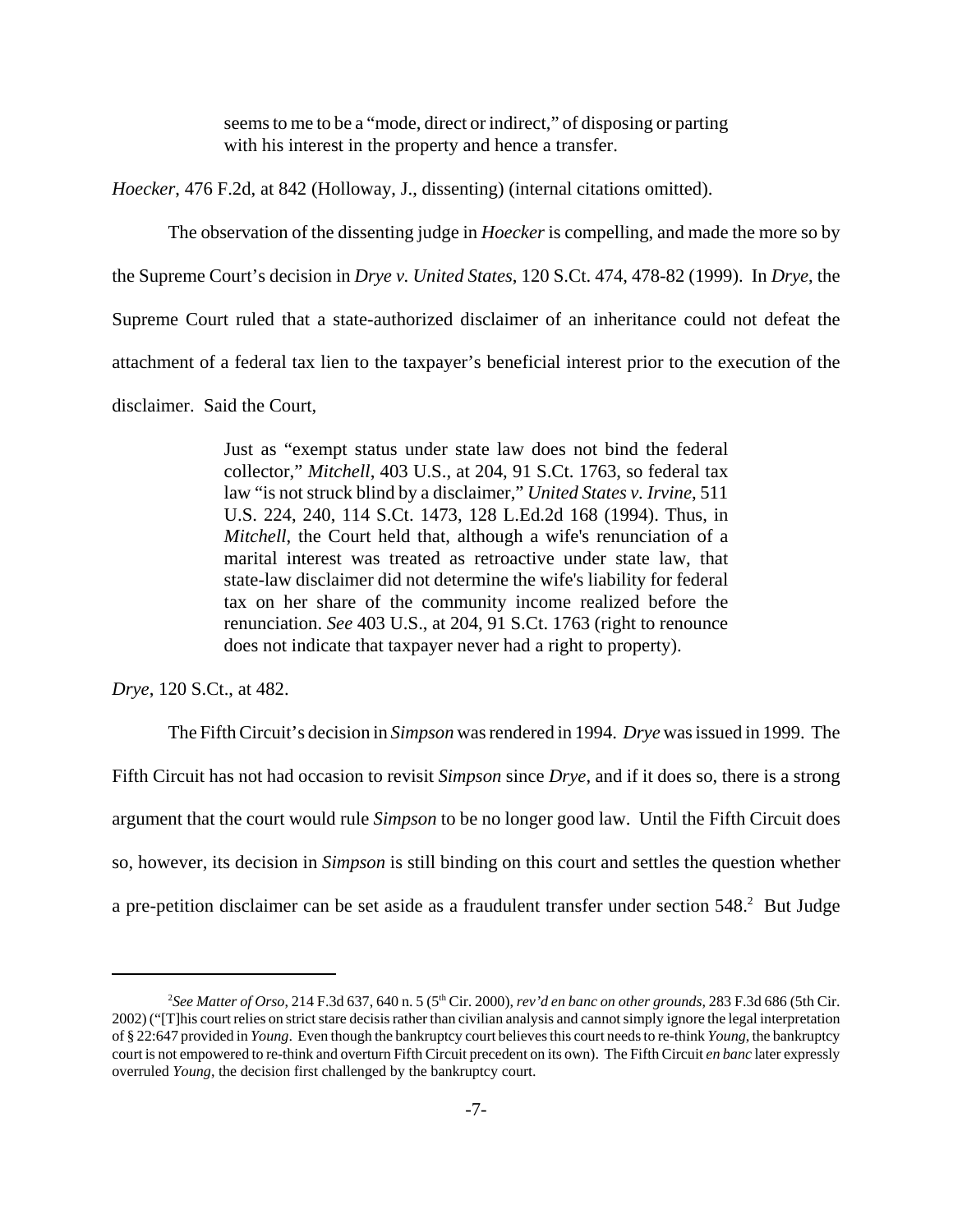Holloway's observations in dissent in *Hoecker* (and of course Justice Ginsburg's analogous remarks in *Drye*) take on renewed force in this circuit when they are applied in the context of a disclaimer executed *post-petition*. This is so because of the Fifth Circuit's relatively recent *en banc* decision in *Matter of Burgess*, 438 F.3d 493 (5th Cir. 2007) (*en banc*).

In *Burgess*, the court said

the scope of § 541 is broad: that section brings into the estate all of the debtor's legal and equitable interests "wherever located and by whomever held."  $\S$  541(a)(1). However, the Code also provides a temporal limitation: property of the estate is determined at "[t]he commencement of the case." *Id*. The case is commenced, and the estate created, when the bankruptcy petition is filed. *See In re Swift*, 129 F.3d 792, 795 (5th Cir.1997); 5 Collier on Bankruptcy 541.02 (15th ed. rev.2005).

*Burgess*, 438 F.3d, at 496. The debtor in *Burgess* was awarded crop damages for a crop loss he suffered pre-petition. Tellingly, the crop damage award only came to pass because Congress passed a law authorizing crop disaster relief – and that law was enacted after the debtor's bankruptcy filing (indeed, after the debtor's discharge). As of the commencement of the case, concluded the Fifth Circuit, the debtor did not have an interest in the crop disaster relief payment, because, as of that point in time, Congress had not enacted a law authorizing crop disaster relief. The majority rejected the dissent's argument that there was at least a "contingent" interest in property as of the filing (on the theory that legislation was all but inevitable). *Id.*, at 500-01 (a mere hope or expectancy does not create a contingency). It also rejected the notion that the crop disaster payment was "sufficiently rooted in the debtor's pre-bankruptcy past" (*i.e.*, the payment was attributable to a disaster that occurred prior to filing) such that it ought to be considered property of the estate. *Id.*, at 499.

The court in *Burgess* held that subsequent events (in that case, Congress' passage of a crop disaster relief bill) could not be used to revise the state of affairs as they existed as of the date of the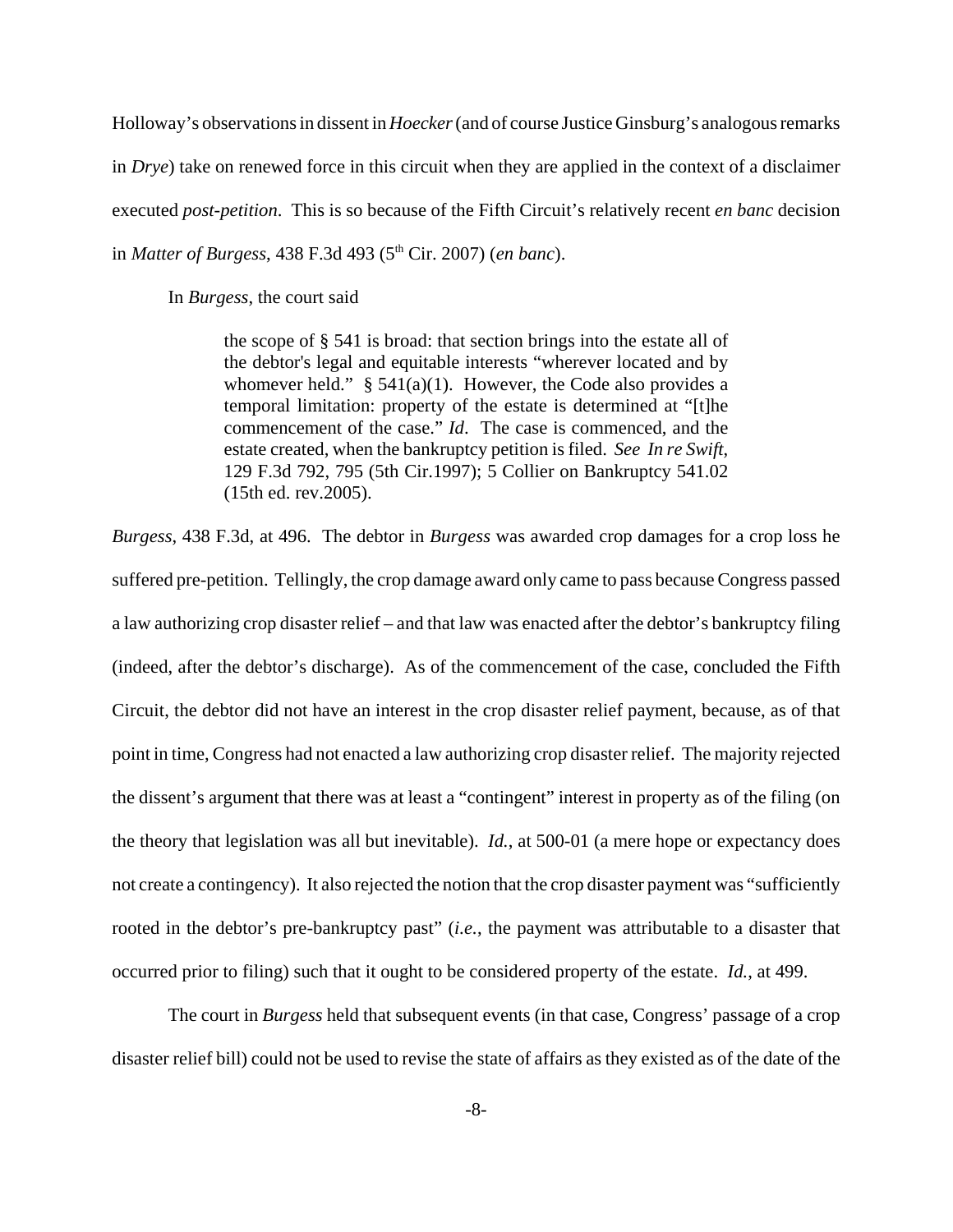bankruptcy filing. The debtor here, in contrast, makes precisely that argument, maintaining that certain post-petition events must be held to have altered what was property of the estate as of the filing of the bankruptcy case. This the debtor cannot do. Property interests may turn on state law, but what constitutes property of the estate is a question of federal law. *See Burgess* 438 F.3d, at 496. The federal statute defines the bankruptcy estate's interest in property temporally. *Id.*

As of the filing of the petition, the debtor had not executed a disclaimer. The debtor filed her schedules and statement of affairs with the petition, and those schedules require the debtor to accurately report all legal and equitable interests in property owned by the debtor as of the filing of the case. The debtor, by rights, should have listed her interest in her mother's estate as an interest in property because, as of the date of filing, that interest belonged to the debtor as a matter of law. *See* discussion *supra*; *see also* 11 U.S.C. §§ 541(a)(1), 521(a)(1); *see also* Official Form 6 Schedules. Even if she *intended* to later execute a disclaimer, that intention would not alter the status of her interest in property as of filing, nor would it relieve her of her duty to accurately complete her bankruptcy schedules. Granted, had she executed a disclaimer prior to filing, the disclaimer would have been effective *as of the date of the commencement of the case* to eliminate any interest she might otherwise have had as a beneficiary under her mother's will, because she would not have had a cognizable interest in property either legally or equitably as of the date of filing, thanks to the operation of section 37A of the Texas Probate Code. She did not do so, however. As a matter of federal law, then, the bankruptcy estate included *all* legal and equitable interests of the debtor in property as of the date of her filing – and on that date, those interests included her testamentary interest in her mother's probate estate.

The debtor argues that the *Simpson* rule, which insulates pre-petition disclaimers from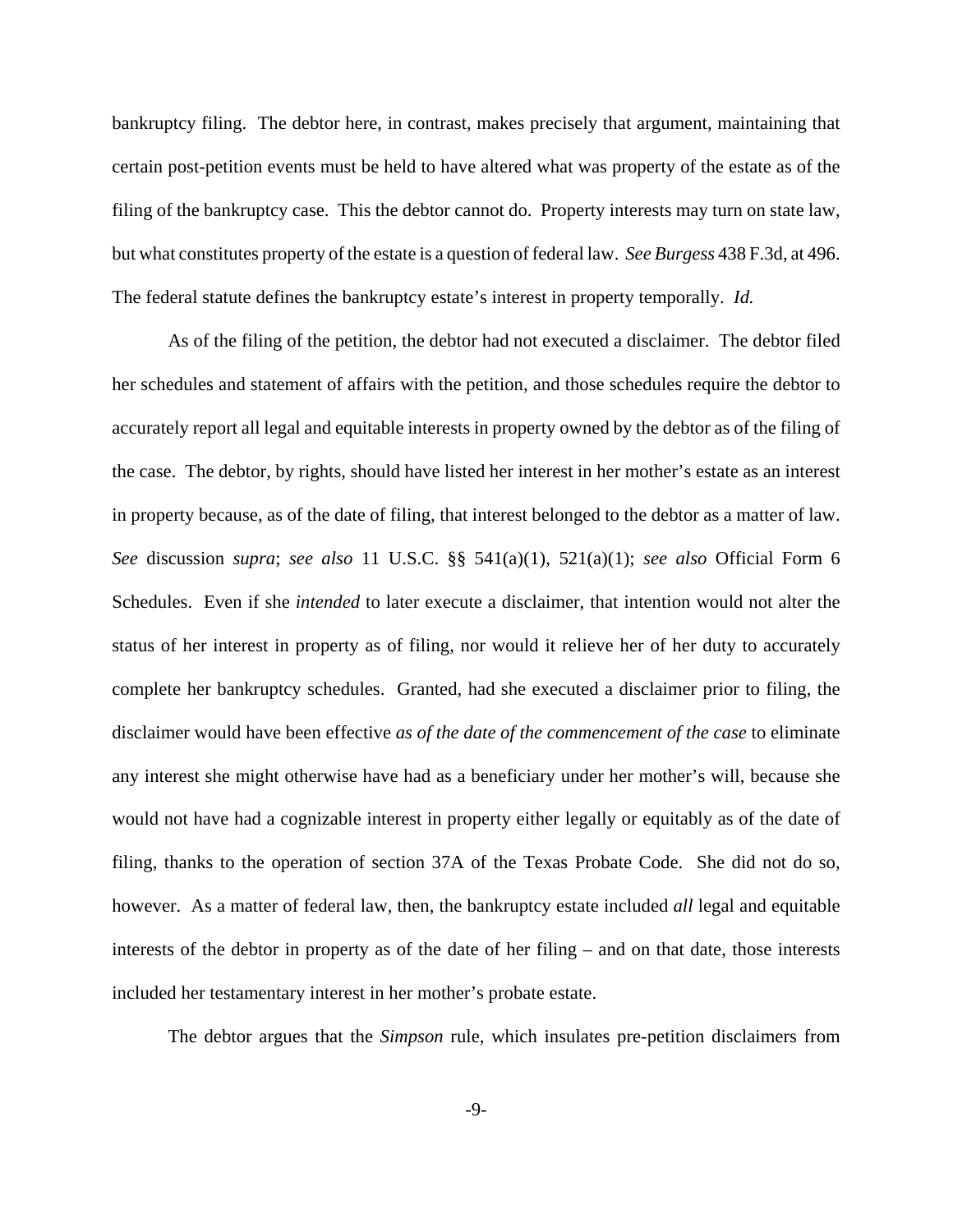avoidance as fraudulent transfers should operate in the same fashion to disclaimers executed *postpetition*. The argument fails, however, because it presumes that state law can alter the temporal aspect of section 541(a)(1). After *Burgess*, we now know that that is not, and cannot be, the law.3

The Supreme Court's decision in *Drye* also supports this conclusion. Though that decision involved the intersection of state disclaimer law and federal tax lien law, the logic employed by the court applies with equal force in the bankruptcy context. *See Drye v. United States*, 120 S.Ct., at 482. Just as federal tax law is not "struck blind" by a disclaimer, *id.* at 478, neither is federal bankruptcy law. Noted the Court, in rejecting the taxpayer's argument there that he was simply "rejecting a gift" he had not solicited,

> A donee who declines an inter vivos gift generally restores the status quo ante, leaving the donor to do with the gift what she will. The disclaiming heir or devisee, in contrast, does not restore the status quo, for the decedent cannot be revived. Thus the heir inevitably exercises dominion over the property. He determines who will receive the property-himself if he does not disclaim, a known other if he does. *See* Hirsch, *The Problem of the Insolvent Heir*, 74 CORNELL L.REV. 587, 607-608 (1989). This power to channel the estate's assets warrants the conclusion that Drye held "property" or a "righ[t] to property" subject to the Government's liens.

*Id.*, at 482. In much the same way, this debtor, who undisputably had a legal or equitable interest in property *as of the commencement of the case*, to wit her testamentary interest under her mother's will, would, by executing a disclaimer post-petition, "inevitably exercise<sup>[]</sup> dominion over property" – in this case, property of a bankruptcy estate. Only the trustee in bankruptcy is free to exercise such

<sup>&</sup>lt;sup>3</sup> Nor is the Fifth Circuit's decision in *Zibman* to the contrary. *See Matter of Zibman*, 268 F.3d 298 (5<sup>th</sup> Cir. 2001). There the court ruled only that the scope of one's exemptions (as opposed to the scope of the estate's interest in property), if taken under state law, are measured by that state's laws. In *Zibman*, the debtor had sold his homestead prior to filing, but had not yet re-invested the proceeds of that sale into the purchase of a new homestead. Texas law shelters those proceeds for six months, after which they are no longer exempt under the homestead law. Bankruptcy, said *Zibman*, did not alter or extend that grant. As of filing, the debtor had an exemption with a time limitation. When the time expired, so did the exemption.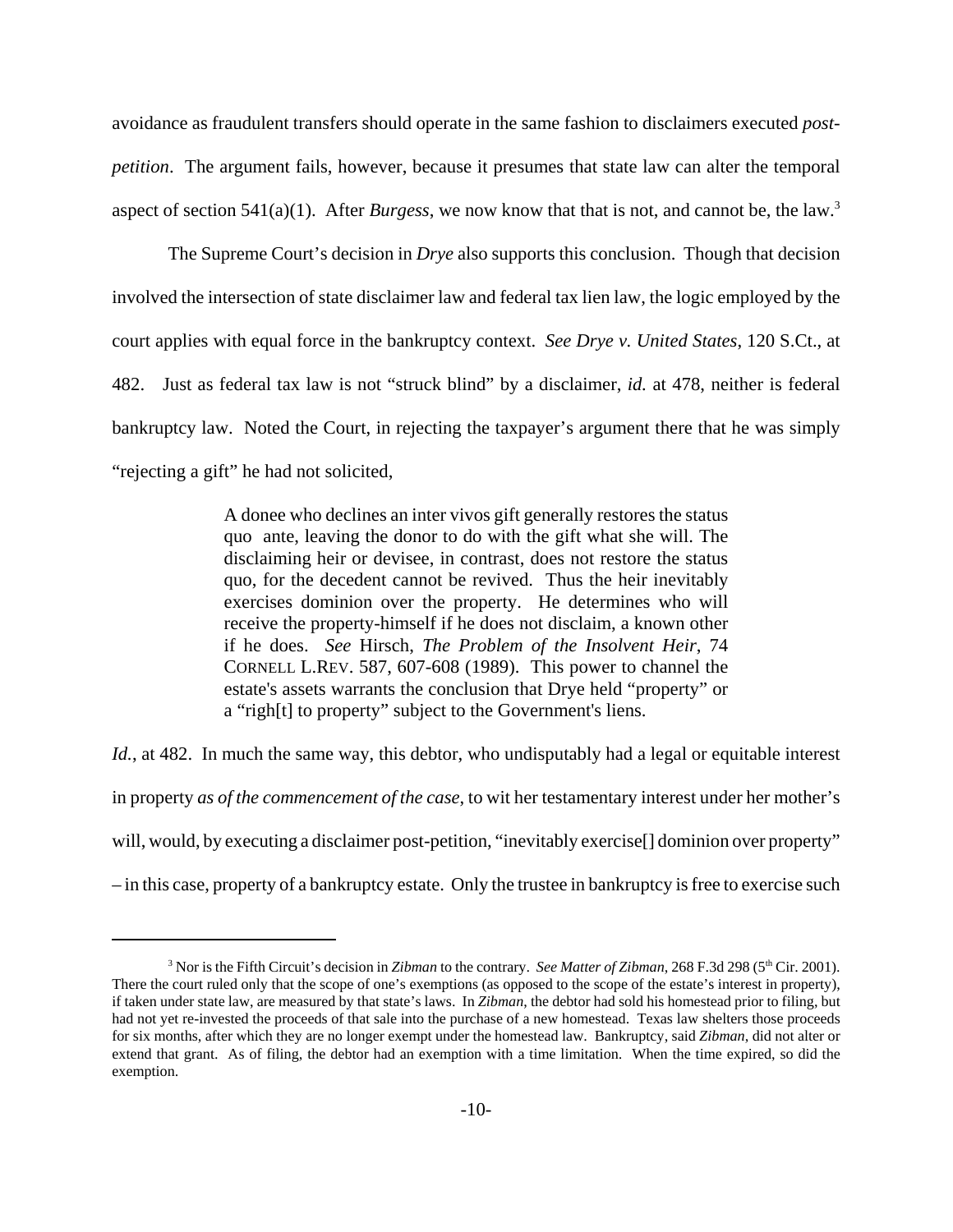dominion and control over estate property, and any attempt to exercise that power in derogation of the trustee's exclusive right is either void *ab initio* or at the least voidable as an impermissible transfer (to wit, the attempt "to channel assets," to borrow from *Drye*). *See In re Farrior*, 344 B.R. 483, 486 (Bankr. W.D.Va. 2006) (federal preemption trumped a debtor's ability to employ state law disclaimer with regard to property designated by statute as property of the estate).

The Bankruptcy Code does permit the operation in bankruptcy of a limited set of state law relation back rules, but disclaimers do not fit within that set. Section 546(b)(1) makes a trustee's avoidance powers under section 549 subject to any generally applicable law that

> (A) permits perfection of an interest in property to be effective against an entity that acquires rights in such property before the date of perfection; or

> (B) provides for the maintenance or continuation of perfection of an interest in property to be effective against an entity that acquires rights in such property before the date on which action is taken to effect such maintenance or continuation.

11 U.S.C. § 546(b)(1)(A), (B). Disclaimers are not a device for the "perfection of an interest in property," nor are they a device for the maintenance or continuation of perfection of an interest in property.4 They are, to the contrary, a mechanism with which to *refuse* or *redirect* an interest in property. Congress certainly *could* have written the relation back language in Section 546(b)(1) more broadly to include shelter for disclaimers – it is presumed to have been aware of the Tenth Circuit's decision in *Hoecker* when it enacted the Bankruptcy Code in 1978. *See Midatlantic National Bank v. New Jersey Dept. of Environmental Protection*, 106 S.Ct. 755, 760 (1986). The fact that it did not lends considerable support to the view that disclaimers executed post-petition

<sup>4</sup> Perfection is not a defined term in the Bankruptcy Code. Black's Law Dictionary says that perfection means "validation of a security interest as against other creditors, usually by filing a statement with some public office or by taking possession of the collateral." Black's Law Dictionary,  $8<sup>th</sup>$  Ed. (Thomson West 1999).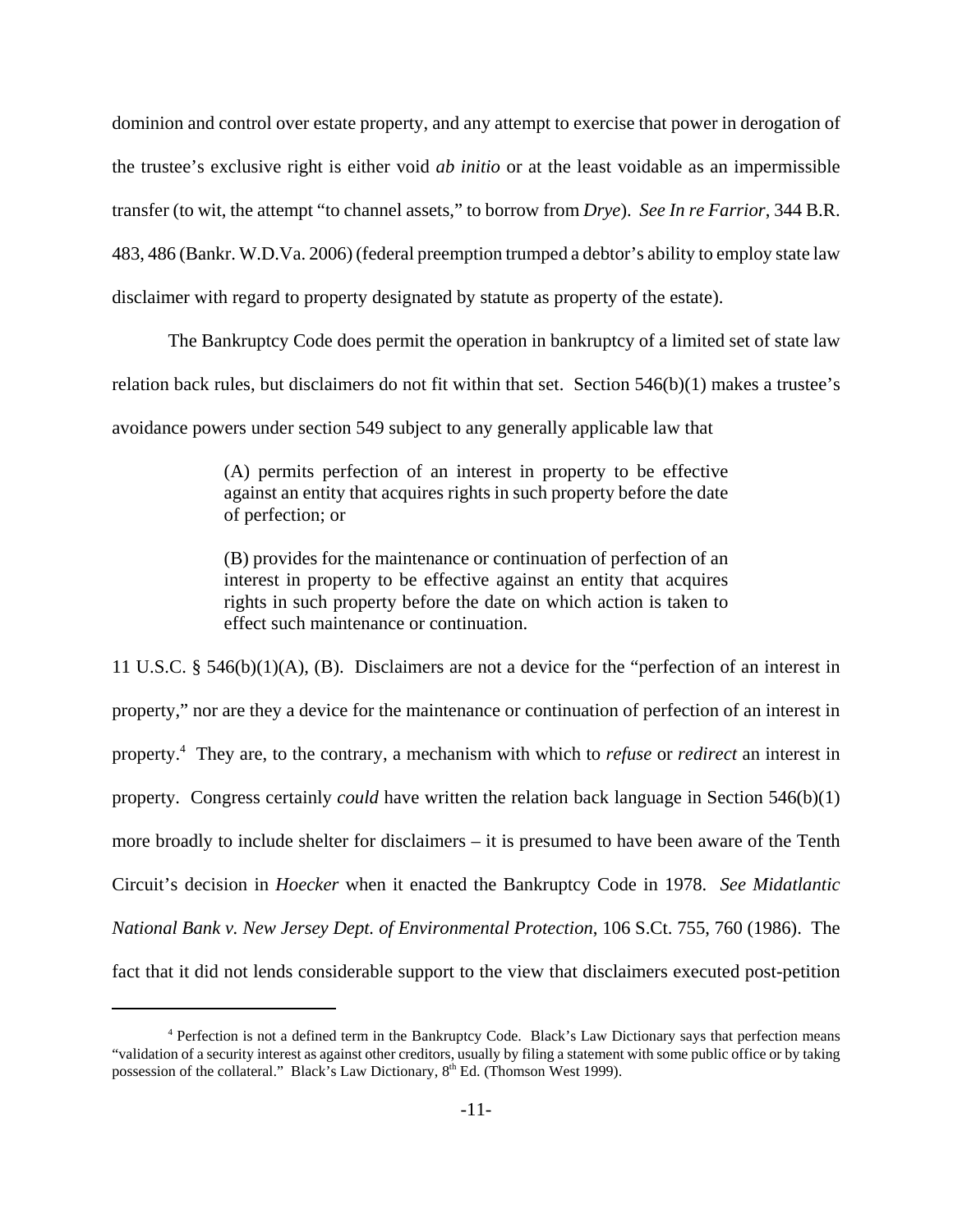should not be allowed to alter the composition of the estate's interest in property as of the commencement of the case.<sup>5</sup>

Because, as of the filing of the petition, the interest here in question was indisputably property of the bankruptcy estate, the debtor's execution of the disclaimer constituted an impermissible attempt on her part to exercise dominion and control over property of the estate, over which the chapter 7 trustee alone has exclusive dominion and control. If anyone had the authority to execute a disclaimer, it was the chapter 7 trustee. It was certainly not the debtor. *See In re Farrior*, 344 B.R. 483, 486 (Bankr. W.D.Va. 2006).6

As earlier noted, the term "transfer" in section 549 is not defined in that section. It is defined in section 101, however, and includes "each mode, direct or indirect, absolute or conditional,

*Id.*, at 486 n. 6.

<sup>&</sup>lt;sup>5</sup> Further support for this conclusion comes from section 541(a)(5). That section adds to property of the estate any interest in property that the debtor acquires or becomes entitled to acquire within 180 days after filing by bequest, devise, or inheritance. 11 U.S.C. § 541(a)(5)(A). Here too, had Congress so intended, one would have expected some reference to disclaimers. There is no such reference. Indeed, the Seventh Circuit (the very circuit that issued *Atchison*) ruled at least obliquely that one could not by disclaimer, prevent an intestacy interest from becoming property of the estate. *See Matter of Chenoweth*, 3 F.3d 1111, 1113 (7th Cir. 1993); *see also In re Farrior*, 344 B.R. 483, 486 (Bankr. W.D.Va. 2006) (federal preemption trumped a debtor's ability to employ state law disclaimer with regard to property designated by statute as property of the estate).

<sup>&</sup>lt;sup>6</sup> Said the court in *Farrior*, "The right to disclaim after the filing of the bankruptcy petition became property of the estate and only the trustee could administer that legal interest of the debtor. To hold otherwise would permit state law to preempt the Federal Bankruptcy Code." *Id.*, at 486.

The court based its conclusion in no small part on its analysis of federal pre-emption. The court's analysis is worth setting forth *verbatim* here:

<sup>[</sup>T]he Supreme Court has held that state law is nullified when it conflicts with federal law to the point that it is physically impossible for a citizen to comply with both. Florida Lime & Avocado Growers, Inc. v. Paul, 373 U.S. 132, 143, 83 S.Ct. 1210, 10 L.Ed.2d 248 (1963). Here, it is not possible for the debtor to transfer his legal right to the inheritance to the trustee to be administered as property of the estate as required under 11 U.S.C. §§ 541 & 542 and also exercise his disclaimer right under Va.Code Ann. § 64.1-196.4. As with the federal grant of exemptions in the Code allowing debtors to exclude certain property from the estate, even state exemption statutes in "opt-out" states arise by the federal grant of exemptions in § 522, the right to disclaim inheritance property and exclude it from the estate must come from an act of Congress. Cf. United States v. Irvine, 511 U.S. 224, 240, 114 S.Ct. 1473, 128 L.Ed.2d 168 (1994) (holding federal tax law is not "struck blind" by state law right to inheritance disclaimer where Congress has shown no intent to support state law legal fictions as touchstones of taxability).